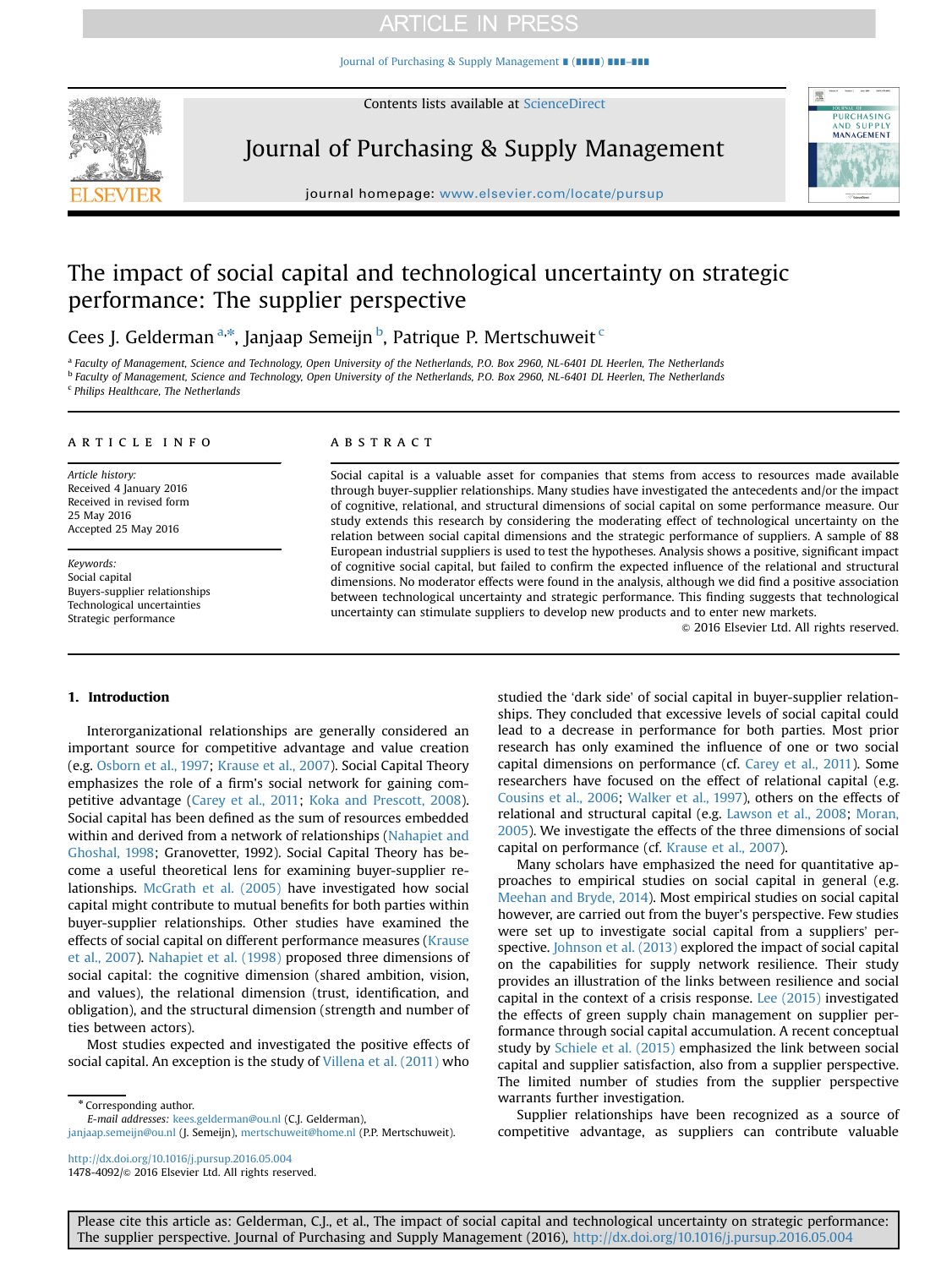#### 2 C.J. Gelderman et al. / Journal of Purchasing & Supply Management ∎ (∎∎∎∎) ∎∎∎–∎∎∎

tradable resources ([Clauss and Spieth, 2016\)](#page-8-0). Buyers tend to consolidate their supplier base to a smaller number of key suppliers ([Eggert and Ulaga, 2010\)](#page-8-0). Purchasing professionals that aim to successfully manage their supplier relationships should take the supplier perspective into account on issues like attractiveness and satisfaction ([Schiele et al., 2012\)](#page-8-0). A similar reasoning can be put forward regarding social capital in buyer-supplier relationships. The results of our study are likely to be of interest to buyers. How do social capital dimensions relate to the strategic performance of suppliers? Which dimension relates most strongly to performance? Suppliers may become selective with respect to the involvement of and collaboration with their customers (e.g. [Schiele](#page-8-0) [et al., 2012\)](#page-8-0). From a risk management perspective, it is clear that buying companies have a vested interest in the strategic performance of their suppliers and the role of social capital. Professional purchasers must understand how their business partners develop and use social capital, critical to the success and continuity of the supply network.

Performance can be defined in terms of improving operational efficiency, but also on the more strategic creativity of actions (cf. [Nahapiet and Ghoshal, 1998](#page-8-0)). Most studies in this area have focused on the impact of social capital on operational performance in terms of costs, quality, lead time, flexibility, and delivery (e.g. [Cousins et al., 2006;](#page-8-0) [Lawson et al., 2008;](#page-8-0) [Whipple et al., 2015\)](#page-9-0). However, more recent studies have included strategic benefits such as product innovation, market creation, and technological development [\(Villena et al., 2011](#page-9-0); [Im and Rai, 2008;](#page-8-0) [Sanders,](#page-8-0) [2008;](#page-8-0) [Terpend et al., 2008](#page-8-0)). Since we are mainly interested in the continuity and success of suppliers, we limit the performance measure to the strategic performance of suppliers.

In addition, recognizing that (industrial) buyer-supplier relationships are embedded within a broader context, we also test for the moderating effects of technological uncertainty on the relationship between social capital and strategic performance. External uncertainties play an important role in shaping the interactions and performance of companies [\(Land et al., 2012;](#page-8-0) [Lu and](#page-8-0) [Chan, 2004](#page-8-0)). Technological uncertainty refers to the instability, complexity, and unpredictability of a relevant technology and its development in the future ([Bstieler, 2005\)](#page-8-0). Technology is important for the success of new product development, and meeting customer needs and preferences ([Augusto and Coelho, 2009\)](#page-8-0). However, studies have not put much focus on potential moderating factors [\(Villena et al., 2011\)](#page-9-0), such as technological uncertainty, on the relationship between social capital and strategic performance. The main research question of this study is: what is the impact of social capital dimensions on the strategic performance of suppliers and what is the moderating effect of technological uncertainty?

The purpose of the study is to investigate the importance of social capital dimensions within buyer-supplier relationships. Our study contributes to the current body of knowledge on buyersupplier relationships. First, our study extends previous research by investigating the influence of all three dimensions of social capital on the strategic performance from the supplier perspective. Second, we examine the contingent effect of technological uncertainty on the relationships between social capital dimensions and strategic performance. The findings of our study provide insights into the role of social capital within buyer-supplier relationships, and the (moderating) effect of technological uncertainty.

#### 2. Theoretical background

#### 2.1. Strategic performance in buyer-supplier relations

[Krause et al. \(2007\)](#page-8-0) made a distinction between operational performance (costs, quality, flexibility and lead-times) and strategic performance (long-term issues like competitiveness, product development and new markets). The operational performance emphasizes the gains in terms of costs, quality, flexibility, leadtimes, order processing, and on-time delivery ([Cousins et al., 2006;](#page-8-0) [Lawson et al., 2008](#page-8-0); [Whipple et al., 2015\)](#page-9-0). Strategic performance reached beyond these operational gains and is related to longterm issues like competitiveness, product development and new markets (e.g. [Sanders, 2008\)](#page-8-0). Strategic performance focuses on added value in terms of product development and the creation and finding of new markets. Many studies on the effects of social capital are limited to measures of operational performance (e.g. [Whipple et al., 2015](#page-9-0); [Cousins et al., 2006;](#page-8-0) [Lawson et al., 2008](#page-8-0)). Few studies include measures of strategic performance (e.g. [Villena](#page-9-0) [et al., 2011;](#page-9-0) [Im and Rai, 2008](#page-8-0); [Sanders, 2008](#page-8-0); [Terpend et al., 2008\)](#page-8-0). As indicated, our study will focus on the more strategic gains of suppliers to be attributed to social capital within buyer-supplier relationships.

The nature of competition among firms is changing due to more volatile customer demands, shorter product lifecycles, the Internet, new business models, and many environmental challenges. These strategic outcomes are highly dependent on the collaboration of companies in supply chains. Strategic gains of collaboration like product development and market creation are crucial (e.g. [Sanders, 2008](#page-8-0)). More and more companies have turned to customers and suppliers, engaging into appropriate partnerships and collaboration. Many supply chain management studies have recognized that value creation involves all parties in a specific chain and does not limit itself to processes of one specific company. Suppliers, manufacturers and customers play a crucial role in the process of value creation(e.g. [Stevens, 1989](#page-8-0); [Tan et al.,](#page-8-0) [1998](#page-8-0)). Often, buying organizations take the lead in organizing cooperation within supply chains ([Villena et al., 2011](#page-9-0)).

Investigating a large sample of manufacturing firms in the UK, [Carey et al. \(2011\)](#page-8-0) found that social capital positively impacted cost and innovation performance. According to [Nahapiet and](#page-8-0) [Ghoshal \(1998\)](#page-8-0), performance differences between firms may represent differences in their ability to create and exploit social capital. [Johnson et al. \(2013\)](#page-8-0) reported on the influential role of social capital in facilitating capabilities (i.e. flexibility, velocity, visibility, and collaboration) for supply chain resilience. [Lawson et al. \(2008\)](#page-8-0) found evidence supporting their hypothesis on the relationship between social capital and performance improvements. Social capital is an inter-organizational resource that contributes to both operational buyer performance and operational supplier performance [\(Whipple et al., 2015\)](#page-9-0). The strategic relevance of social capital has been recognized in many studies. However, no studies have investigated the impact of social capital dimensions on the strategic performance of suppliers.

### 2.2. Social capital theory

Social capital theory has its roots in sociology and political science where it describes and explains the preferential treatment and cooperation between individuals and groups (e.g. [Putnam,](#page-8-0) [1995](#page-8-0)). Social networks provide access to specific resources that are valuable to group members. Social capital theory has been adapted and used in organizational studies, directing attention to the role of a firm's social networks as a source of competitive advantage (e.g. [Baker, 1990;](#page-8-0) [Burt, 2000](#page-8-0)). The social capital embedded in the organization reduces transaction costs and assists members in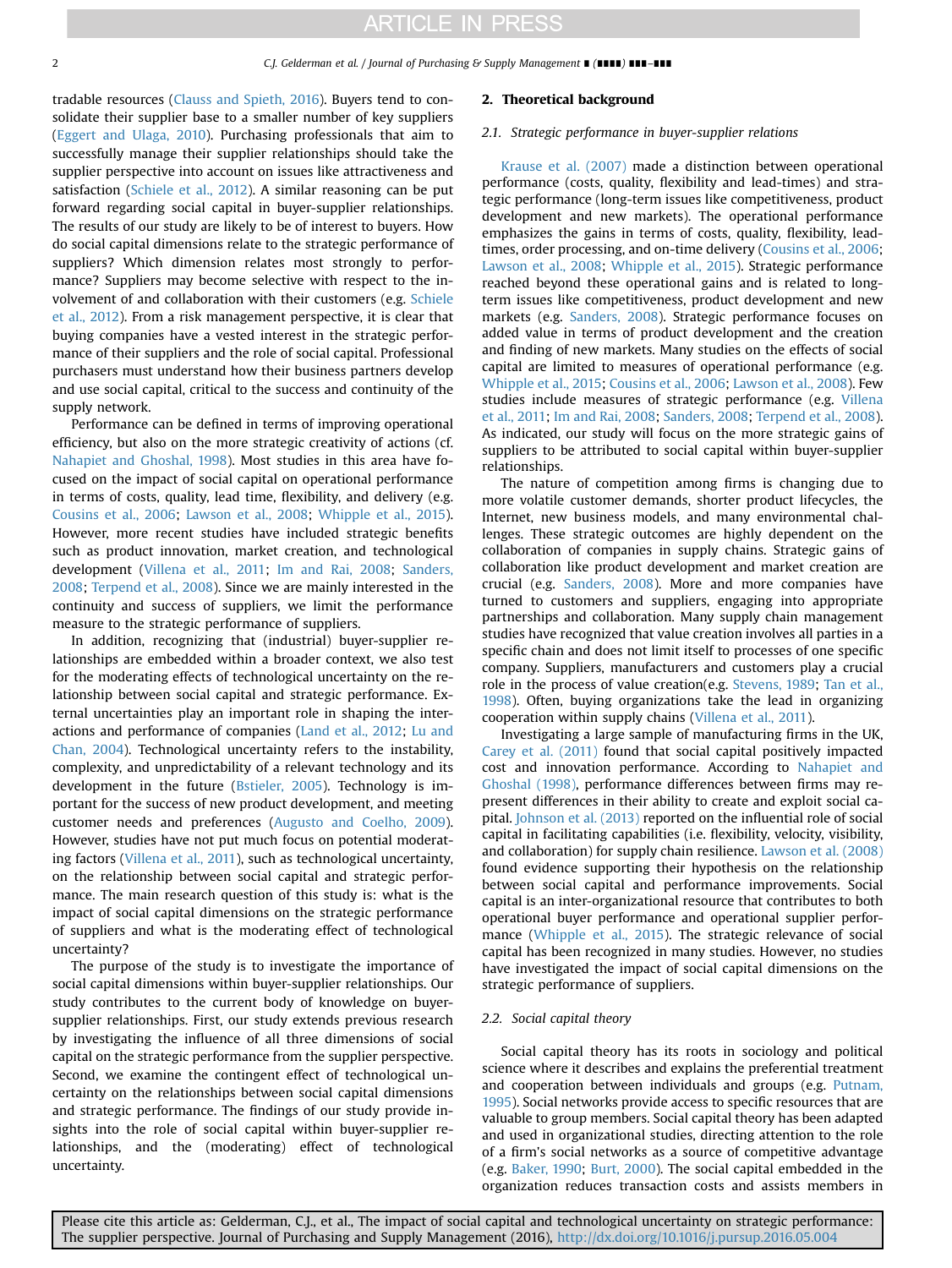<span id="page-2-0"></span>achieving organization goals more effectively ([Hung et al., 2014\)](#page-8-0). Supply chain management literature acknowledges that characteristics of such social networks contribute to the explanation of performance differences between companies ([Koka and Prescott,](#page-8-0) [2008;](#page-8-0) [Matthews and Marzec, 2012](#page-8-0)). Social capital refers to the (actual and potential) resources embedded within, available through, and derived from networks of relationships [\(Nahapiet](#page-8-0) [and Ghoshal, 1998](#page-8-0)). Social capital refers to the ability of companies to secure benefits from networks ([Hughes and Perrons, 2011\)](#page-8-0). Social capital resides in relationships, and relationships are created through exchange ([Bourdieu, 1986](#page-8-0)). The same reasoning applies to buyer-supplier relationships. Many different kinds of benefits can be distinguished, such as access to knowledge, resources, technologies, markets, and business opportunities [\(Inkpen et al., 2005\)](#page-8-0). The term 'social capital' is used by analogy with the term 'economic capital', referring to some form of (measurable) benefits. The analogy is said to be misleading [\(Bollier, 2001](#page-8-0)), since social capital is not depleted by use, unlike economic capital. The opposite appears to be true: social capital is depleted by non-use ("use it or lose it").

In a seminal paper, [Nahapiet et al. \(1998\)](#page-8-0) proposed three dimensions of social capital: .

- A cognitive dimension which represents shared meaning and understanding between actors.
- A relational dimension which refers to trust, friendship, respect, and mutuality established by regular interactions between actors.
- A structural dimension which refers to the frequency of interaction, the frequency of contact between the various

Social Capital Theory in buyer-supplier studies.

| Study                                                | Setting and perspective                                                                                                                                                | <b>Expected results</b>                                                                                                                                                                                                                                             | <b>Empirical findings</b>                                                                                                                                                                                                         |
|------------------------------------------------------|------------------------------------------------------------------------------------------------------------------------------------------------------------------------|---------------------------------------------------------------------------------------------------------------------------------------------------------------------------------------------------------------------------------------------------------------------|-----------------------------------------------------------------------------------------------------------------------------------------------------------------------------------------------------------------------------------|
| Nahapiet and<br><b>Ghoshal</b> (1998)                | A conceptual study identifies three dimen-<br>sions of SC and the mechanisms that link SC<br>to the creation of new intellectual capital<br>Organizational perspective | SC facilitates the development of intellectual ca-<br>pital through the conditions necessary for ex-<br>change and combinations. The study describes<br>relationships between SC dimensions and me-<br>chanisms and processes for intellectual capital<br>creation. | n.a.                                                                                                                                                                                                                              |
| Inkpen and<br><b>Tsang (2005)</b>                    | A conceptual study to the role of SC di-<br>mensions in the transfer of knowledge.<br>Organizational perspective                                                       | The study identifies the links between three SC<br>dimensions for three network types and the<br>conditions that facilitate knowledge transfer.                                                                                                                     | n.a.                                                                                                                                                                                                                              |
| Krause et al.<br>(2007)                              | A survey study of 373 U.S. firms in the au-<br>tomotive industries<br>Buyer perspective                                                                                | A positive relationship between the three SC di-<br>mensions and buyers' performance improve-<br>ments (cost, quality, delivery, flexibility).                                                                                                                      | Support for the impact of SC dimensions on buy-<br>ers' performance. The findings suggest that the<br>relationships of structural and relational SC vary<br>depending on the type of performance<br>improvement.                  |
| Lawson et al.<br>(2008)                              | A survey study of 111 procurement execu-<br>tives in UK manufacturing firms<br>Buyer perspective                                                                       | Supplier integration and supplier closeness are<br>antecedents of relational SC. Structural and rela-<br>tional SC are positively related to buyer perfor-<br>mance improvements.                                                                                   | Testing the hypotheses in a structural model pro-<br>vides support for the expected impact of structural<br>and relational SC.                                                                                                    |
| Carey et al.<br>(2011)                               | A survey study of 163 medium-to-large UK<br>manufacturing firms<br>Buyer perspective                                                                                   | Cognitive and structural SC are positively related<br>to relational SC. Relational SC is positively related<br>to buyer cost and innovation improvements.                                                                                                           | Regression analyses indicate that relational SC<br>fully mediates the effect of cognitive SC on per-<br>formance, and partially mediated the effect of<br>structural SC.                                                          |
| Villena et al.<br>(2011)<br>Sen and Cowley<br>(2013) | A survey study of 132 Spanish firms.<br>Buyer perspective<br>A case study of 12 SMEs in the Australian<br>Gold Coast.<br>Buyer perspective                             | SC dimensions have an inverted curvilinear re-<br>lationship with performance.<br>The study investigates the expected contribution<br>of stakeholder theory and SC theory for under-<br>standing corporate social responsibility within<br>SMEs.                    | The results confirm that either too little or too<br>much social capital hurts performance.<br>SME owner-managers view CSR as an opportunity<br>to increase SC in order to compensate for their<br>limited resource capabilities. |
| Johnson et al.<br>(2013)                             | A case study of three tiers of the supply<br>chain involved in the response to a UK rail<br>crash.<br>Supplier perspective                                             | SC dimensions positively impact four formative<br>capabilities (flexibility, velocity, visibility, colla-<br>boration) in building supply chain resilience.                                                                                                         | The data suggest that SC dimensions play an in-<br>fluential role in facilitating formative capabilities<br>for supply chain resilience.                                                                                          |
| Meehan and<br>Bryde (2014)                           | A survey study of 135 procurement<br>professionals.<br>Buyer perspective                                                                                               | SC dimensions are positively related to sustain-<br>able procurement activity.                                                                                                                                                                                      | Stepwise regression only recognized structural SC<br>as a significant predictor of sustainable<br>procurement.                                                                                                                    |
| Horn et al. (2014)                                   | A field study of 82 purchasers in a German<br>OEM in the automotive industry.<br>Buyer perspective                                                                     | Cognitive and structural SC are positively related<br>to relational SC. Relational SC is positively related<br>to global sourcing project success.                                                                                                                  | SEM procedures (SmartPLS) provide support for all<br>of the expected results.                                                                                                                                                     |
| Hung et al.<br>(2014)                                | A survey study of 160 Top 1000 Taiwanese<br>manufacturing firms.<br>Buyer perspective                                                                                  | SC dimensions are positively related to knowl-<br>edge sharing, which in its turn is positively re-<br>lated to green management performance.                                                                                                                       | The results of PLS analysis indicate that SC impacts<br>green management performance via enhanced<br>knowledge sharing.                                                                                                           |
| Roden and Law-<br>son (2014)                         | UK manufacturing firms.<br>Buyer perspective                                                                                                                           | A survey study of 163 relationships between Cognitive and structural SC have a positive asso-<br>ciation with relational SC.                                                                                                                                        | Regression analysis indicate that cognitive and<br>structural SC have a positive relationship with re-<br>lational SC.                                                                                                            |
| Lee (2015)                                           | A survey study of 207 supplying firms in<br>South Korea.<br>Supplier perspective                                                                                       | Structural and relational SC are positively related<br>to supplier's environmental performance and to<br>supplier's operational performance.                                                                                                                        | SEM indicates that environmental and operational<br>supplier performance can be improved through SC<br>accumulation.                                                                                                              |
| Schiele et al.<br>(2015)                             | A conceptual study on SC theory and sup-<br>plier satisfaction.<br>Supplier perspective                                                                                | SC dimensions have a positive impact on supplier n.a.<br>satisfaction.                                                                                                                                                                                              |                                                                                                                                                                                                                                   |
| Whipple et al.<br>(2015)                             | A survey study of 108 buyers and 109 sup-<br>pliers from manufacturing U.S. firms.<br>Organizational perspective                                                       | SC (as a second order factor) mediates the re-<br>lationship between collaborative process compe-<br>tence and operational performance.                                                                                                                             | A dyadic comparison of buyers and suppliers in a<br>structural model suggests that collaborative com-<br>petence without building SC does not improve<br>operational performance.                                                 |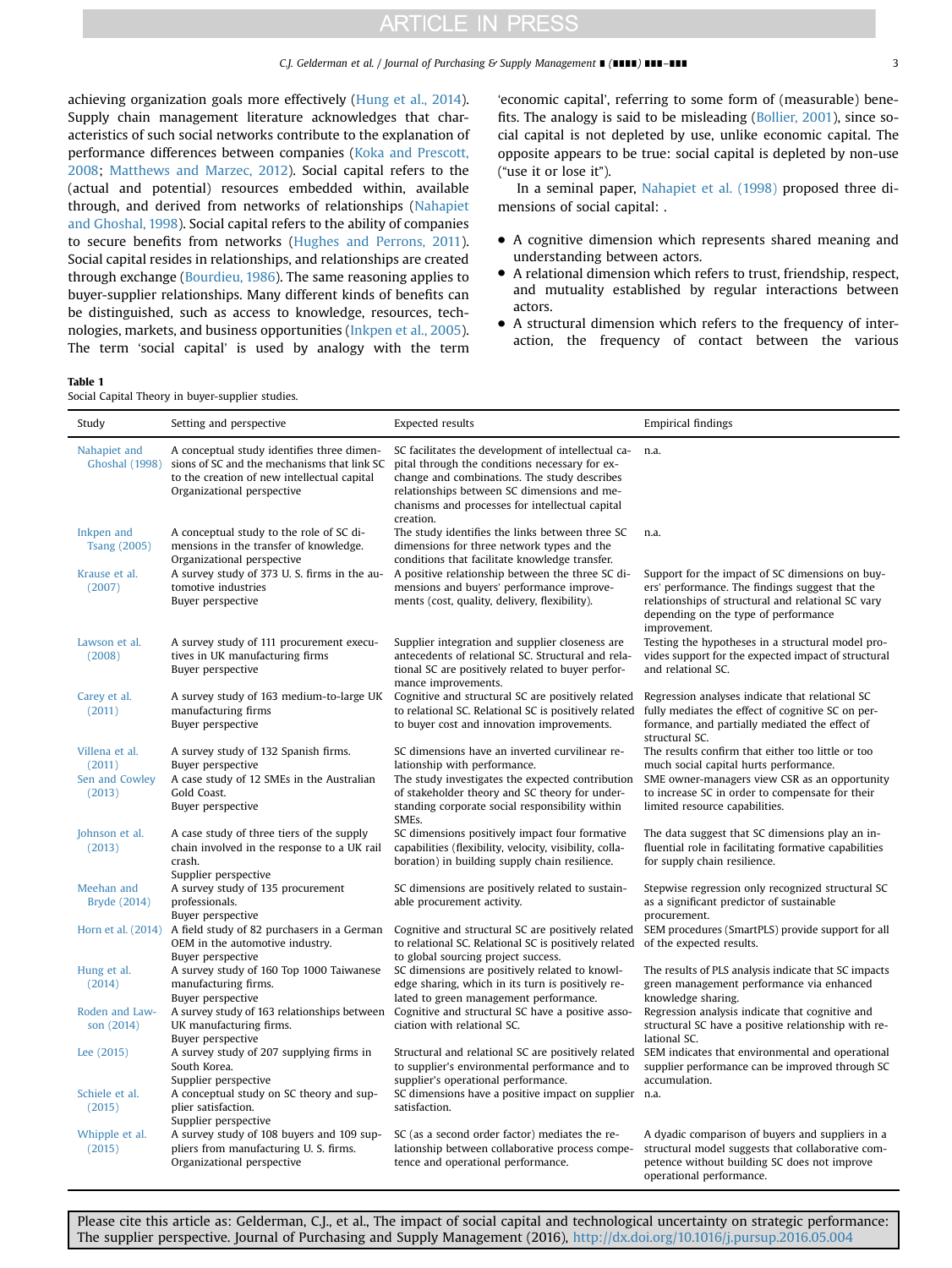departments in both organizations and the number of contacts between various levels within both organizations.

[Nahapiet and Ghoshal \(1998\)](#page-8-0) further argue that structural social capital results from the structural configuration, diversity, centrality and boundary-spanning roles of companies in a (supply) network. Cognitive social capital refers to the similarity between parties in organizational culture, business philosophy, goals and vision. Relational social capital represents personal relationships, which develop through a history of interactions, i.e., the extent to which trust; obligation and mutuality exists between the parties ([Krause et al., 2007](#page-8-0)). Studies have reported positive effects of social capital dimensions on a variety of performance measures (see [Table 1](#page-2-0)). The impact of social capital also depends on contingent and moderating factors [\(Maurer and Ebers, 2006](#page-8-0)), such as relationship specific adaptations as opposed to exogenous environmental factors over which managers have little or no influence. Competences to manage collaborative initiatives are likely to impact social capital and company performance ([Whipple et al.,](#page-9-0) [2015\)](#page-9-0).

Social capital theory provides a theoretical lens that can be used to examine and understand the complex nature of social exchange in (buyer-supplier) relationships [\(Carey et al., 2011\)](#page-8-0). Supply chain management literature has recently embraced social capital theory, particularly by linking characteristics of buyersupplier relationships to company performance ([Matthews and](#page-8-0) [Marzec, 2012](#page-8-0)). The impact of social capital on performance has been studied at multiple levels using different performance measures ([Krause et al., 2007\)](#page-8-0). Social capital is generally considered as a critical, tacit resource residing in buyer-supplier relationships. However, extant literature has paid only limited attention to social capital within a supply chain management ([Whipple et al., 2015\)](#page-9-0). [Table 1](#page-2-0) provides an overview of the role of social capital in buyersupplier studies.

We see a trend toward studies that includes social capital theory. Largely, there seems to be consensus among scholars on the positive effects of social capital on performance measures. The majority of studies distinguish between the impact of the three dimensions of social capital on performance measure. All studies recognize the positive impact of relational social capital, while views differ on the impact of the other two dimensions. Some studies consider cognitive and structural social capital as antecedents of relational capital (e.g. [Carey et al., 2011](#page-8-0); [Roden et al.,](#page-8-0) [2014;](#page-8-0) [Horn et al., 2014\)](#page-8-0). Therefore, shared meaning/understanding and interactions between partners may facilitate relation development and cooperation in dyadic buyer-supplier relationships. However, most studies assume and report positive, direct effects of all three social capital dimensions on general performance indicators.

The majority of studies has been conducted from the perspective of buying organizations. The results of these studies show two alternative ways of representing the social capital dimensions: views differ on the impact of cognitive and structural social capital dimensions. From the supplier perspective, we found one conceptual study ([Schiele et al., 2015\)](#page-8-0), one survey study ([Lee, 2015\)](#page-8-0) and one case study ([Johnson et al., 2013](#page-8-0)). From [Table 1](#page-2-0) we conclude that in general empirical studies report a positive influence of social capital on a variety of performance indicators. Apparently, regardless of the perspective used, there are three dimensions of social capital contributing to performance. In the following Sections 2.3–2.6 we will develop hypotheses relating social capital dimensions to the strategic performance of suppliers.

#### 2.3. Cognitive social capital

Cognitive social capital refers to the similarity between parties

in organizational culture, business philosophy, goals and vision ([Nahapiet and Ghoshal, 1998](#page-8-0)). Shared culture and similarity in goals are considered as critical aspects of cognitive capital. Shared culture includes the similarity of behavioural norms and values in buyer-supplier relationships. Shared goals indicate the level to which parties have a shared understanding and aim at mutual outcomes ([Inkpen and Tsang, 2005\)](#page-8-0). A similar culture stimulates parties to strive for collective rather than individual interests, which constrain all kinds of undesirable behavior ([Coleman, 1990\)](#page-8-0). The fact that behavioural rules, values are adapted as being the mutual standard, contribute to standardized activities within a social relationship ([Gulati et al., 2000\)](#page-8-0). Because of this standardized set of rules, values and norms, a more consistent joint interest will occur. This will also reduce the risk of opportunistic behavior from either one of the parties [\(Caniëls and Gelderman,](#page-8-0) [2010\)](#page-8-0). In its turn this will lead to a higher commitment and lower costs. Finally, the synergy of joint goals and interests will strengthen each other's efforts ([Jap and Anderson, 2003](#page-8-0)). Committed parties have a deeper understanding of why the relationship exists and how they can contribute to the attainment of compatible goals. Shared goals reduce the risks of any disagreements [\(Jap, 1999\)](#page-8-0), and improve the shared gains of their "investments" for both parties involved. Such social relationships are beneficial to both parties [\(Tsai and Ghoshal, 1998\)](#page-9-0).

A lack of common similarities in the area of culture and goals could lead to more disagreements and conflicts which will finally lead to a decrease of performance [\(Inkpen and Tsang, 2005\)](#page-8-0). Furthermore, a lack of similarities could also undermine the development and implementation of new innovations, as parties would spend the majority of their time on solving their relational issues. One can conclude that cultural similarities and joint goals contribute to a shared vision which will lead in its turn to a better mutual understanding of the common behavioural norms, values and rules within the social relationship.

Social relations determine whether there is any common ground to come to some kind of mutual agreement with regards to the business goals and strategies. Co-operating parties that seek to improve their competiveness will have to come to a consensus in their organizational cultures to maximize their benefits coming from their social relationship ([Villena et al., 2011\)](#page-9-0). These arguments suggest that the strategic performance is positively influenced by similar norms, values, goals and visions in buyer supplier relations.

Hypothesis 1. Cognitive social capital has a positive impact on the strategic performance of suppliers.

## 2.4. Relational social capital

Companies may develop a history of interactions and repeated transactions (Granovetter, 1985). Through this history companies may have proven their trustworthiness and may have developed interpersonal relationships and even friendships [\(Villena et al.,](#page-9-0) [2011\)](#page-9-0). Friendship, respect, and reciprocity are developed through successful repeated interactions and transactions ([Kale et al.,](#page-8-0) [2000](#page-8-0)). Therefore, relational social capital facilitates cooperative behavior and reduces the risks of opportunism ([Parkhe, 1993\)](#page-8-0). Repeated interactions may reduce the reliance on formal contracts and contractual governance (Granovetter, 1992; [Zaheer and Ven](#page-9-0)[katraman, 1995](#page-9-0)), while a lack of relational capital could lead to instability and reluctance to share certain information in buyer supplier relationships [\(Villena et al., 2011](#page-9-0)).

Relational social capital includes factors like having close interpersonal interactions, friendship, mutual respect and interaction between actors. All of these factors have been developed in an on-going series of interactions between parties ([Granovetter, 1973;](#page-8-0)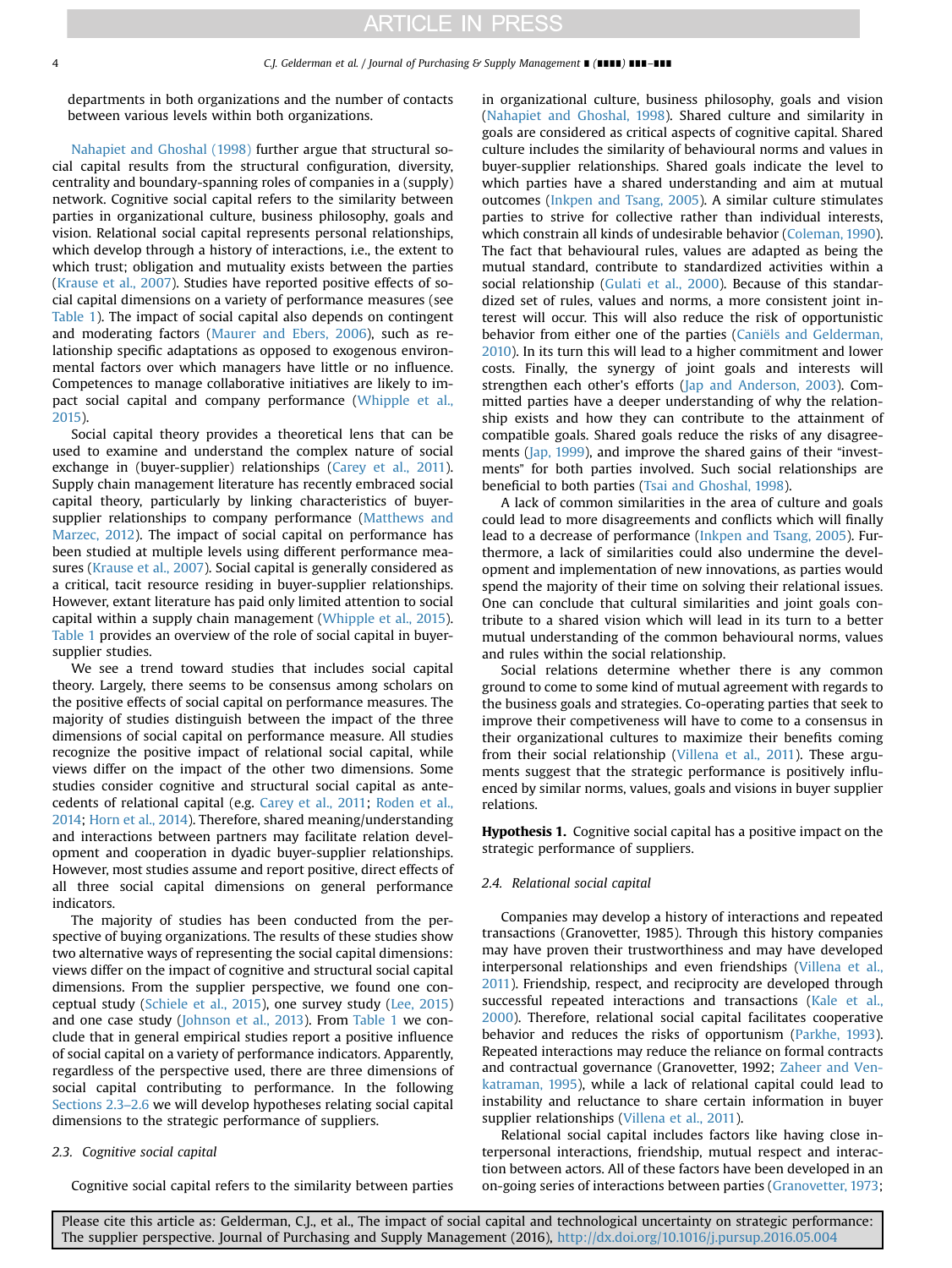<span id="page-4-0"></span>[Nahapiet and Ghoshal, 1998\)](#page-8-0). Relational capital strengthens relationships, which implies the increasing importance of trust as one of the key factors of relational social capital ([Coleman, 1990;](#page-8-0) [Inkpen and Tsang, 2005\)](#page-8-0). Besides trust, also friendship, respect and reciprocity within the social relation are being developed through continuous interactions [\(Kale and Singh, 2009](#page-8-0)). These factors are likely to contribute to the strategic performance of companies, which leads to the next hypothesis.

Hypothesis 2. Relational social capital has a positive impact on the strategic performance of suppliers.

## 2.5. Structural social capital

Structural social capital refers to the pattern of connections between parties ([Burt, 2000](#page-8-0)). Opposed to the relational dimensions, structural social capital is related to impersonal linkages within a social network [\(Nahapiet and Ghoshal, 1998](#page-8-0)). In order to achieve mutual benefits within buyer supplier relationships, building structural social capital is a crucial issue ([Krause et al.,](#page-8-0) [2007;](#page-8-0) [Lawson et al., 2008\)](#page-8-0). Frequent interaction between multiple hierarchical and departmental levels, for both buyers and suppliers, will lead to benefits associated with more and reliable information ([Koka and Prescott, 2008\)](#page-8-0). Frequent interactions between buyer and supplier personnel stimulate and promote the sharing of information, which will likely result in faster problem solving and harmonized processes ([Dyer and Nobeoka, 2003\)](#page-8-0). Higher management should therefore support frequent interactions that may contribute to the cooperation and the gaining of mutual benefits. Frequent interactions create close ties and encourage the exchange of sensitive information. These benefits in their turn may contribute to product development and the creation of new markets.

A very positive side-effect of the continuous cross functional interactions between different hierarchical company levels is that it will lead to unique competitive opportunities for both parties ([Lawson et al., 2008](#page-8-0)). The structural dimension of social capital influences the development of intellectual capital primarily through the ways in which its various facets affect access to parties for exchanging knowledge and participating in knowing activities ([Nahapiet and Ghoshal, 1998](#page-8-0)). While recognizing that these structural facets may also be systematically associated with other conditions for the exchange and combination of knowledge, one concluded that these associations are primarily derived indirectly, through the ways in which structure influences the development of the relational and cognitive dimension of social capital.

Structural capital helps in the gathering of information to come to joined activities, take care of fast problem solving, and work towards shared goals and strategies. [Roden and Lawson \(2014\)](#page-8-0) state that parties are constantly trying to adapt to each other. The commitment of specific adaptations by both buyer and supplier than creates a safeguard, which may reduce the need for other forms of governance. The degree of making adaptions from both actors in a buyer-supplier relationship is based on the performance gains of both parties within this relation.

Hypothesis 3. Structural social capital has a positive impact on the strategic performance of suppliers.

### 2.6. Technological uncertainty

Organizational theory suggests that external uncertainty shapes the interactions among individuals, organizational structure, and performance [\(Lu and Chan, 2004](#page-8-0)). Scholars agree on the impact and importance of the external environment for managerial actions. A prominent external factor is the technological uncertainty in the external environment of companies. Technological uncertainty refers to the instability, complexity, and unpredictability of a relevant technology and its future development ([Bstieler, 2005\)](#page-8-0). [Hughes and Perrons \(2011\)](#page-8-0) concluded that the mix of weak and strong ties depends on the nature and complexity of the product. More complex products require more information exchange, more closely aligned operations and inter-firm co-operation, thereby increasing the strength of these ties. A high degree of technological uncertainty can be reflected by a rapid changing technology in the industry, a large number of new products which have arisen from new technological breakthroughs and a large number of technical developments within the industry ([Bstieler, 2005](#page-8-0)). Technological uncertainty is a critical form of external uncertainty ([Land et al., 2012\)](#page-8-0), especially in the context of strategic management ([Oriani and Sobrero, 2008](#page-8-0)) and new product development [\(Sicotte and Bourgault, 2008](#page-8-0); [Song and Mon](#page-8-0)[toya-Weiss, 2001\)](#page-8-0). There is a general agreement on the importance of technological uncertainty as a factor impacting perceptions and actions of managers.

Studies on the relationships between social capital and performance most commonly focus on antecedents and direct effects, rather than on moderating factors ([Villena et al., 2011](#page-9-0)). However, recognizing that buyer-supplier relationships are also embedded in a technological context, we might expect that technological uncertainty plays a role in the social capital-performance relationship. The moderating impact of technological uncertainty is based on the belief that it is relevant to an organization's product development and with that to the preferences and demands of its customers. Preference s of customers may shift preferences as a result of technological change ([Jaworski and Kohli, 1993](#page-8-0)). Technological uncertainty is important for the development of new products of which the market success to a large extent relates to characteristics that meet customer needs and preferences better than those of the competition ([Jeong et al., 2006\)](#page-8-0). In their field study on product development practices, [Song and Montoya-Weiss](#page-8-0) [\(2001\)](#page-8-0) found a large number of relationships between variables and financial performance that were moderated by technological uncertainty. Technology factors may moderate the relationship between process execution and performance ([Bstieler, 2005\)](#page-8-0).

A moderating effect of technological uncertainty on the relationship between social capital and performance is expected, because under conditions of high uncertainty companies are likely to put more effort in developing and maintaining close, collaborative relationships. When technological uncertainty is high, firms are likely to invest more in buyer-supplier relationships in order to secure organizational performance. Companies that are faced with much technological uncertainty are likely in a position that they need access to technological knowledge of their suppliers. Developing social capital would seem a sound strategy for companies that have to deal with rapid and intensive technological changes and innovations. Their (strategic) performance will largely depend on their ability to acquire the latest technological developments from their supply network. In other words, the importance and impact of social capital will be relatively high in cases of high technological uncertainty. Therefore, we hypothesize a positive moderating effect of technological uncertainty on the relationship between social capital and the strategic performance of companies.

Hypothesis 4. Technological uncertainty has a positive moderating effect on the relationships between cognitive social capital and strategic performance (a), between relational social capital and strategic performance (b), and between structural social capital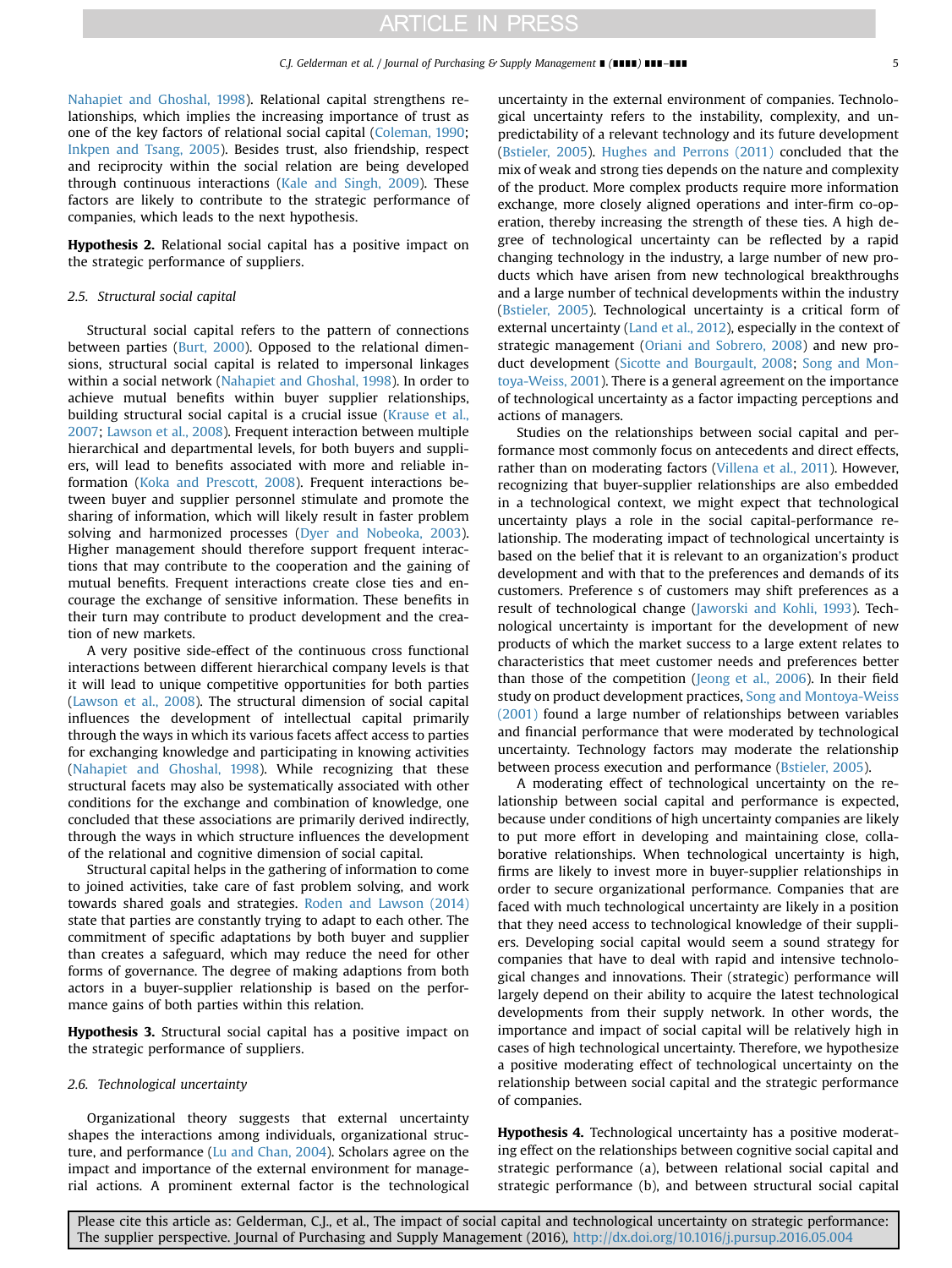#### <span id="page-5-0"></span>6 C.J. Gelderman et al. / Journal of Purchasing & Supply Management ∎ (∎∎∎∎) ∎∎∎–∎∎∎

and strategic performance (c).

## 3. Methodology

Data collection took place through an electronic survey amongst a sample of managers employed at European manufacturing companies. The sample frame consisted of 290 companies that were randomly picked from the client list of a global provider of electronic purchasing solutions (Hubwoo). A draft version of the questionnaire was pre-tested on a small number of respondents (pilot study). The final version of the questionnaire was administered online. In order to achieve a high response rate, of at least 25%, a personal letter accompanied the invitation to complete the questionnaire. After a week non-respondents received a kind reminder with the request to complete the survey within the next 5 days. The survey resulted in 88 useable responses, which corresponds with an effective response rate of 30.3%.

The variables in the hypotheses were measured as multipleitem constructs on 5-point Likert-scales. All operationalizations were derived from measurement scales that were used and validated in other academic studies. The [appendix](#page-8-0) shows the items that have been used for the construction and measurement of the variables. For reasons of validity factor analysis has been performed on the items, which has resulted in deleting the first item of the cognitive social capital constructs. The remaining factor loadings indicated that the items that were supposed to be correlating indeed correlated with each other. In addition, Cronbach's alpha's showed satisfactory levels. The variable constructs were calculated as the mean of its items' scores. The correlation matrix shows that relational social capital is significantly associated with relational capital and structural social capital (see Table 2). To avoid multicollinearity, correlations between the independent variables should be between 0.70 and  $-0.70$  [\(Field, 2012](#page-8-0)). This standard was met.

## 4. Results

## 4.1. Response

A total number of 88 completed questionnaires were received, which resulted in an effective response rate of 30.3% (88/290). We included some background variables in order to get an insight in sample characteristics. Company size was measured by questions about the number of employees and 2013-sales in Euros. About 32% of the respondents were employed at companies with an annual sale less than 5 million Euros, while 38% worked at larger companies with more than 500 million Euros sales. A similar distribution is found in the number of employees (see Table 3 and 4).

Respondents were asked to indicate their job title that reflects the position in their company. About 19% of the sample consisted

| $\sim$<br>. |  |
|-------------|--|
|-------------|--|

| Correlation matrix. |  |
|---------------------|--|
|---------------------|--|

|                                                                                                                                                         |                                                                        |                                      | 3                          |                 |
|---------------------------------------------------------------------------------------------------------------------------------------------------------|------------------------------------------------------------------------|--------------------------------------|----------------------------|-----------------|
| 1. Strategic performance<br>2. Cognitive social capital<br>3. Relational social capital<br>4. Structural social capital<br>5. Technological uncertainty | 0.286 <sup>b</sup><br>0.262 <sup>a</sup><br>0.152<br>0363 <sup>b</sup> | 0.354 <sup>b</sup><br>0.123<br>0.061 | 0.342 <sup>b</sup><br>0141 | $0.455^{\rm b}$ |

 $a$  p  $< 0.05$ .

|  |  |  | 0 O 1 |  |  |
|--|--|--|-------|--|--|
|--|--|--|-------|--|--|

Table 3

|  |  |  | Sales (in million Euros). |  |  |
|--|--|--|---------------------------|--|--|
|--|--|--|---------------------------|--|--|

|                                                                                                                                                       | Percentage                     |
|-------------------------------------------------------------------------------------------------------------------------------------------------------|--------------------------------|
| Less than 5 million Euro<br>5–10 million Euro<br>10–25 million Euro<br>25–100 million Euro<br>100–500 million Euro<br>More than 500 million Furo 37.6 | 31.8<br>35<br>82<br>11.8<br>71 |
|                                                                                                                                                       |                                |

| Table 4 |                      |
|---------|----------------------|
|         | Number of employees. |

|                                                       | Percentage               |
|-------------------------------------------------------|--------------------------|
| $10 - 50$<br>$51 - 100$<br>$101 - 200$<br>$201 - 500$ | 24.1<br>60<br>10.8<br>84 |
| 501-1000                                              | 3.6                      |
| >1000                                                 | 47.0                     |
|                                                       |                          |

of company owners. Almost 26% held a position in sales, 34% a general management position, and the remaining 21% was employed in another position. All respondents were involved in activities and decisions regarding the supply chain management of their company. In addition, we measured the number of years the respondents have been working with their current employer. The number of working years for the company reflects the respondents' knowledge and competence [\(Land et al., 2012;](#page-8-0) [Villena](#page-9-0) [et al., 2011](#page-9-0)). In our study the average number of working years for their current employer was just 8 years, which justifies sufficient knowledge and competence from the respondents to complete the questionnaire.

### 4.2. Hypothesis testing

Multiple regression analysis was used to estimate the impact of the three social capital dimensions on strategic performance. Table 5 presents the results of the regression analysis. Although the F-value of the model is statistically significant at  $p < 0.05$ , it should be noted that the fit of the model is rather poor. No more than 8.5% of the variance in the dependent variable could be explained by the explanatory variables of the model. It appears that only cognitive social capital has a positive, significant impact on strategic performance. No statistical support was found for the hypotheses that assumed a relationship between strategic performance and relational social capital (H2) and structural social capital (H3).

To complete the statistical analyses, we have added moderator

| Table 5 |                               |  |
|---------|-------------------------------|--|
|         | Multiple regression analysis. |  |

| Dependent<br>variable           | Strategic performance          |                       |                     |                      |  |
|---------------------------------|--------------------------------|-----------------------|---------------------|----------------------|--|
| Variables                       | Unstandardized<br>coefficients | Standardized<br>error | Standardized Beta t |                      |  |
| (constant)                      | 2.261                          | 0.491                 |                     | $4.605$ <sup>a</sup> |  |
| Cognitive<br>social<br>capital  | 0.183                          | 0.091                 | 0.221               | 2.016 <sup>a</sup>   |  |
| Relational<br>social<br>capital | 0.181                          | 0.131                 | 0.160               | 1.382                |  |
| Structural<br>social<br>capital | 0.065                          | 0.100                 | 0.070               | 0.644                |  |

<sup>a</sup> Indicates significant at p < 0.05. Adjusted  $R^2$  = 0.085, F-value = 3.677 <sup>a</sup>, n = 88.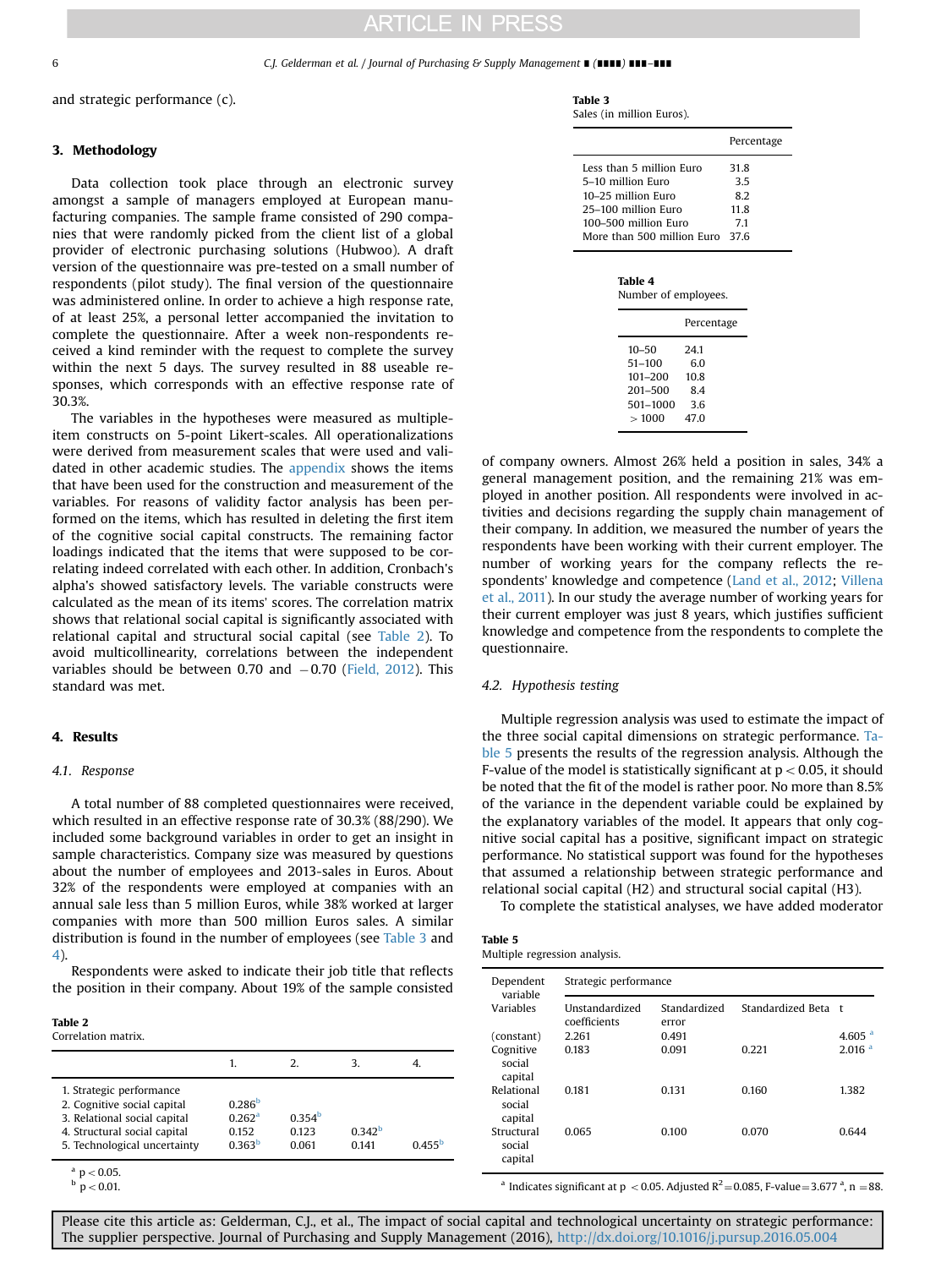## C.J. Gelderman et al. / Journal of Purchasing & Supply Management ∎ (∎∎∎∎) ∎∎∎–∎∎∎ 7

#### <span id="page-6-0"></span>Table 6

Regression analysis with technological uncertainty.

| Independent variables                                                                                                                                                                                                                                                                      |                                                                                                                  |
|--------------------------------------------------------------------------------------------------------------------------------------------------------------------------------------------------------------------------------------------------------------------------------------------|------------------------------------------------------------------------------------------------------------------|
| Direct effects<br>Cognitive social capital<br>Relational social capital<br>Structural social capital<br>Technological uncertainty                                                                                                                                                          | $0.180(2.041)^{a}$<br>0.135(1.036)<br>0.064(0.613)<br>$0.263$ (3.113) $b$                                        |
| Moderator effects<br>Cognitive social capital $\times$ technological uncertainty<br>Relational social capital $\times$ technological uncertainty<br>Structural social capital $\times$ technological uncertainty<br>Intercept<br>$\Delta$ R <sup>2</sup><br>Adjusted $R^2$<br>F-value<br>N | $-0.085$ ( $-0.656$ )<br>0.034(0.183)<br>$-0.002$ ( $-0.020$ )<br>1.455 (2.662)<br>0.073<br>0.158<br>3.331<br>88 |

Note: unstandardized coefficients are reported, t-values are reported between parentheses

 $a$   $p < 0.05$ .

 $\frac{b}{p}$  p  $< 0.01$ .



Fig. 1. Conceptual model with supported and not supported hypotheses.



Fig. 2. Alternate model for social capital dimensions and strategic performance.

terms to the multiple regression model. We hypothesized moderator effects of technological uncertainty to the relationships between the social capital dimensions and the strategic performance of companies. After centering the variables (cf. [Aiken and](#page-8-0) [West, 1991\)](#page-8-0), we tested the three moderating effects. As Table 6 shows, none of the moderating effects has a significant impact with a reliability of 95%. To conclude, we did not find statistical support for [Hypothesis 4](#page-4-0). However, we did find a significant correlation between technological uncertainty and strategic performance. Apparently, suppliers that are faced with a high level of technological uncertainty outperform suppliers in a less volatile environment. The moderator analysis suggests a direct, positive effect of technological uncertainty. The fit of the model has improved, considering the notable increase of the explained variance (from 8.5% to 15.8%). Fig. 1 shows the conceptual model with the supported and not supported hypotheses.

## 5. Discussion and implications

The literature review revealed that most empirical studies on social capital are set up from the buyer perspective. We have addressed this gap by taking a supplier perspective on social capital. This perspective specifically allows investigating the impact of social capital on market performance. Performance in buyer studies most commonly focus on indicators such as lead times, delivery flexibility, cost improvements, and quality. In contrast, strategic performance in our study includes the understanding of markets/customers and developing new products and markets.

Ours is one of the few quantitative studies that examines the impact of the three different social capital dimensions on strategic performance. Based on correlation as well as regression analysis we conclude that the cognitive dimension has more impact on the strategic performance of suppliers than the other two dimensions. Cognitive social capital appears to have a direct, significant impact on strategic performance, in line with previous research (e.g. [Krause et al., 2007;](#page-8-0) [Johnson et al., 2013](#page-8-0); [Hung et al., 2014\)](#page-8-0). It should be noted that cognitive dimension is an understudied dimension of research on social capital. Social capital has generally been studied with a focus on the structural dimension or the relational dimension (e.g. Jonsson, 2015). Our findings confirm the conclusion of [De Carolis and Saparito \(2006](#page-8-0)) that particularly cognitive social capital is important for business growth. Cognitive social capital promotes inter-organization learning ([Lee et al.,](#page-8-0) [2008\)](#page-8-0) and increases the willingness to engage in dialogue [\(Liao](#page-8-0) [et al., 2005](#page-8-0)).

We did not find a significant impact from relational and structural social capital on performance, contradicting previous studies (e.g. [Carey et al., 2011](#page-8-0); [Krause et al., 2007;](#page-8-0) [Lee, 2015](#page-8-0)). An explanation might be that either too little or too much social capital can hurt performance, as suggested by [Villena et al. \(2011\).](#page-9-0) Case study research could be aimed at more thoroughly investigating the relationships between the social capital dimensions. Our data do not support the expected moderating effect of technological uncertainty. We did find a significant, positive association between technological uncertainty and strategic performance. This outcome suggests that technological uncertainty stimulates suppliers to develop new products and to enter new markets. Perhaps in contrast to common belief, this external uncertainty is not necessarily harmful. Technological uncertainty forces companies to speed up their adaptation and react to changing circumstances (cf. [Land et al., 2012](#page-8-0)).

Perhaps the three social capital dimensions should not be handled as independent variables. Correlation analysis indicated that relational social capital is associated with cognitive and structural social capital. This outcome is consistent with previous studies that assumed specific interrelationships between the dimensions. These studies view cognitive and structural social capital as antecedents of relational capital (e.g. [Carey et al., 2011;](#page-8-0) [Horn et al., 2014;](#page-8-0) [Roden et al., 2014\)](#page-8-0). Cognitive social capital appears to promote the development of relational social capital (cf.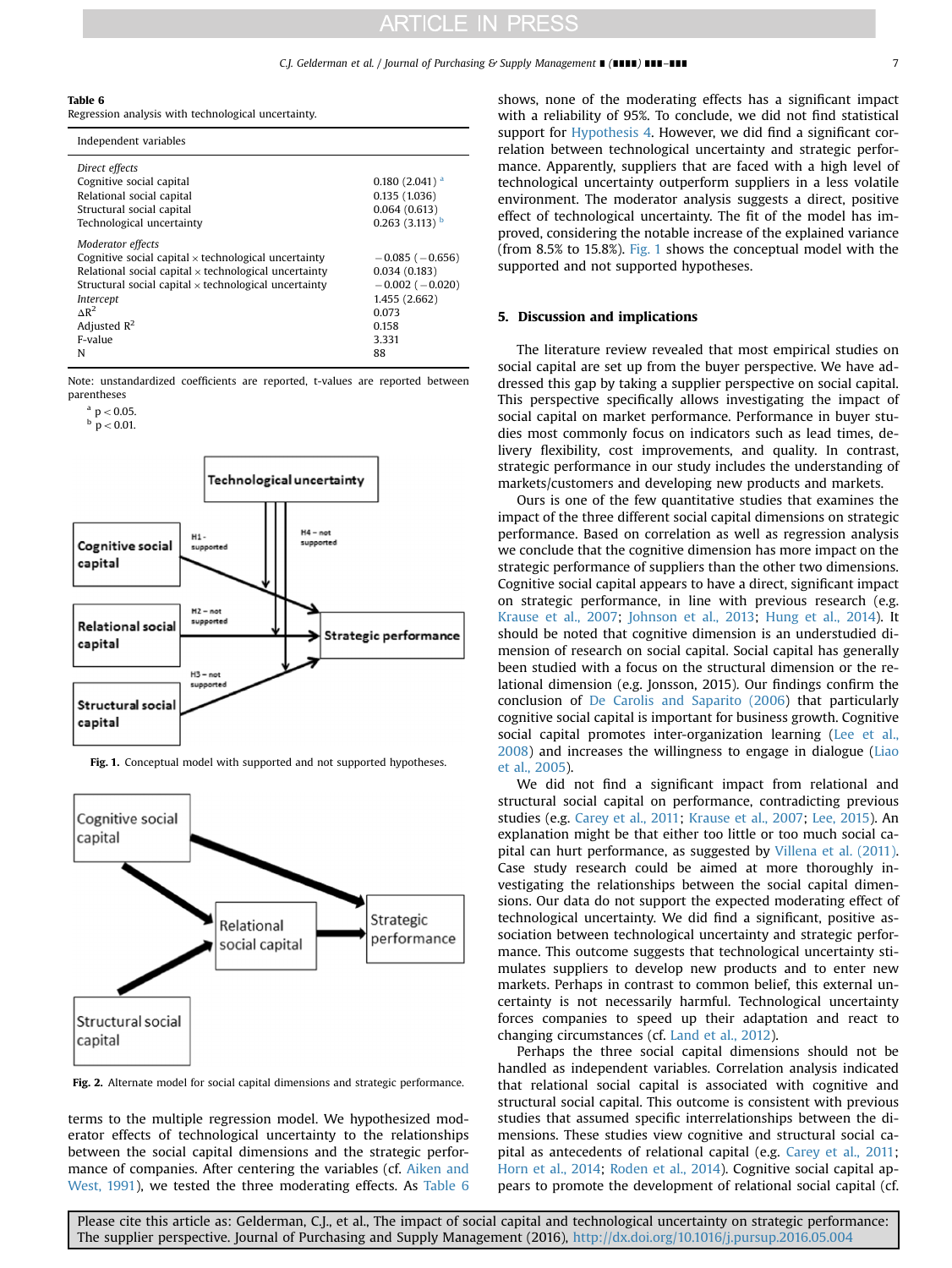#### <span id="page-7-0"></span>8 C.J. Gelderman et al. / Journal of Purchasing & Supply Management **■ (ⅡⅡⅡⅡ ⅡⅡ** ■■■

## Table A1

Item scales.

| Measure (on a five-point Likert scale)                                                                                                      |      |      |      | Factor loadings Cronbach's alpha Mean Standard deviation |
|---------------------------------------------------------------------------------------------------------------------------------------------|------|------|------|----------------------------------------------------------|
| Strategic performance <sup>a</sup>                                                                                                          |      | 0.74 | 3.75 | 0.61                                                     |
| - The relationship your company has with its clients has led to more product development.                                                   | 0.86 |      |      |                                                          |
| - The relationship your company has with its clients has led to the entrance of new markets.                                                | 0.78 |      |      |                                                          |
| - The relationship your company has with its clients has led to the development of new technologies.                                        | 0.65 |      |      |                                                          |
| - The relationship your company has with its clients has led to better customer knowledge.                                                  | 0.53 |      |      |                                                          |
| - The relationship your company has with its clients has led to a better market understanding.                                              | 0.51 |      |      |                                                          |
| Cognitive social capital <sup>b</sup>                                                                                                       |      | 0.69 | 3.25 | 0.73                                                     |
| Your company and your customers share the same organizational culture in terms of norms and values. –                                       |      |      |      |                                                          |
| Your company and your customers share the same business philosophy.                                                                         | 0.75 |      |      |                                                          |
| Your company and your customers share the same goals.                                                                                       | 0.71 |      |      |                                                          |
| Your company and your customers share the same vision.                                                                                      | 0.82 |      |      |                                                          |
| Relational social capital <sup>b</sup>                                                                                                      |      | 0.66 | 3.67 | 0.54                                                     |
| The relationship between your company and your clients is characterized by interpersonal interactions.                                      | 0.43 |      |      |                                                          |
| The relationship between your company and your clients is characterized by trust.                                                           | 0.84 |      |      |                                                          |
| The relationship between your company and your clients is characterized by friendship.                                                      | 0.66 |      |      |                                                          |
| The relationship between your company and your clients is characterized by mutual respect.                                                  | 0.72 |      |      |                                                          |
| Structural social capital <sup>c</sup>                                                                                                      |      | 0.83 | 3.48 | 0.66                                                     |
| Together with your customers, your company promotes the frequency of interaction between both<br>parties                                    | 0.82 |      |      |                                                          |
| Together with your customers, your company promotes the frequency of contact between the various 0.84<br>departments in both organizations. |      |      |      |                                                          |
| Together with your customers, your company promotes the number of contacts between the various<br>levels within both organizations.         | 0.85 |      |      |                                                          |
| Technological uncertainty <sup>d</sup>                                                                                                      |      | 0.87 | 3.77 | 0.76                                                     |
| The technology in your market is changing rapidly.                                                                                          | 0.85 |      |      |                                                          |
| Technology changes bring new opportunities in your industry.                                                                                | 0.85 |      |      |                                                          |
| Technological breakthroughs have led to new products in your industry.                                                                      | 0.82 |      |      |                                                          |
| There have been a large number of technological developments in your industry.                                                              | 0.82 |      |      |                                                          |

<sup>a</sup> [He and Wong \(2004\)](#page-8-0), [Im and Rai \(2008\)](#page-8-0) and [Sanders \(2008\).](#page-8-0)

<sup>b</sup> [Kale et al. \(2000\).](#page-8-0)

 $\frac{c}{c}$  [Inkpen and Tsang \(2005\)](#page-8-0) and [Levin et al. \(2003\).](#page-8-0)

<sup>d</sup> [Bstieler \(2005\)](#page-8-0).

## Jonsson, 2015).

[Fig. 2](#page-6-0) shows an alternate model in which the relationships are more in line with the correlations between the variables (see [Ta](#page-5-0)[ble 2\)](#page-5-0). In this illustration, cognitive and structural social capital facilitate and add to the accumulation of relational social capital, which in its turn positively impacts performance. In addition to these effects, we expect a direct impact of cognitive social capital on performance. Shared meaning and understanding lead to strategic benefits that come from exploring and exploiting new opportunities to create value (cf. [Villena et al., 2011](#page-9-0)).

Our study confirms that the three social capital dimensions can be distinguished as well from the supplier perspective. Having three social capital dimensions in one model improves our understanding of how each dimension affects strategic performance. Our results suggest that a shared vision and shared understanding (cognitive structural capital) has a higher marginal effect on performance than strength of social relations (relational structural capital) and frequency and diversity of contacts (structural social capital). The present study provides a better understanding of buyer-supplier relationships and how their social capital dimensions relate to the strategic performance of suppliers. In contrast to the usual recommendations to build relationships on trust and other relational aspects (Jonsson, 2015), we advise to focus on cognitive social capital in buyer-supplier relationships, i.e. shared vision and shared understanding.

#### 6. Conclusions and recommendations

This study explored the effects of the three social capital dimensions on the strategic performance of supplying companies. Our findings support a positive relationship between cognitive social capital and performance. The regression analysis did show an impact of relational and structural social capital on the strategic performance of suppliers. We also investigated the moderating effects of technological uncertainty on the relationships between social capital and strategic performance. No support was found for such moderating effects, although a significant, positive association was found between technological uncertainty and strategic performance.

This study had a number of limitations, which could induce further research. The sample was restricted to supplying companies. To get more insights in the effects of social capital, future research could use a dyadic approach and include the experience and views of both buyers and suppliers. Another limiting aspect is the cross sectional nature of this study. A longitudinal study would be more suitable for investigating effects from the social networks on the performance of companies. A longitudinal study would shed more light on the interplay of the various variables under study. Future studies that are set up on a larger scale, focusing on (a larger) sample size and (a more appropriate) composition of the sample. Another avenue of future research could be investigating other external factors and uncertainties with a potential moderating effect on the impact of social capital. Future studies could include additional performance indicators, such as operational performance and other, more sophisticated measures that represent mutual buyer-supplier benefits. Finally, a deeper understanding of the impact of social capital could be gained by considering dyads of buyer-supplier relationships or even by a broader supply chain network.

The results of our study suggest that managers could benefit from the finding that technological uncertainty is positively associated with strategic performance. Together with supply chain partners, companies could try to anticipate changing technologies in order to make proper use of the options and possibilities that come with technological uncertainty. Buying companies should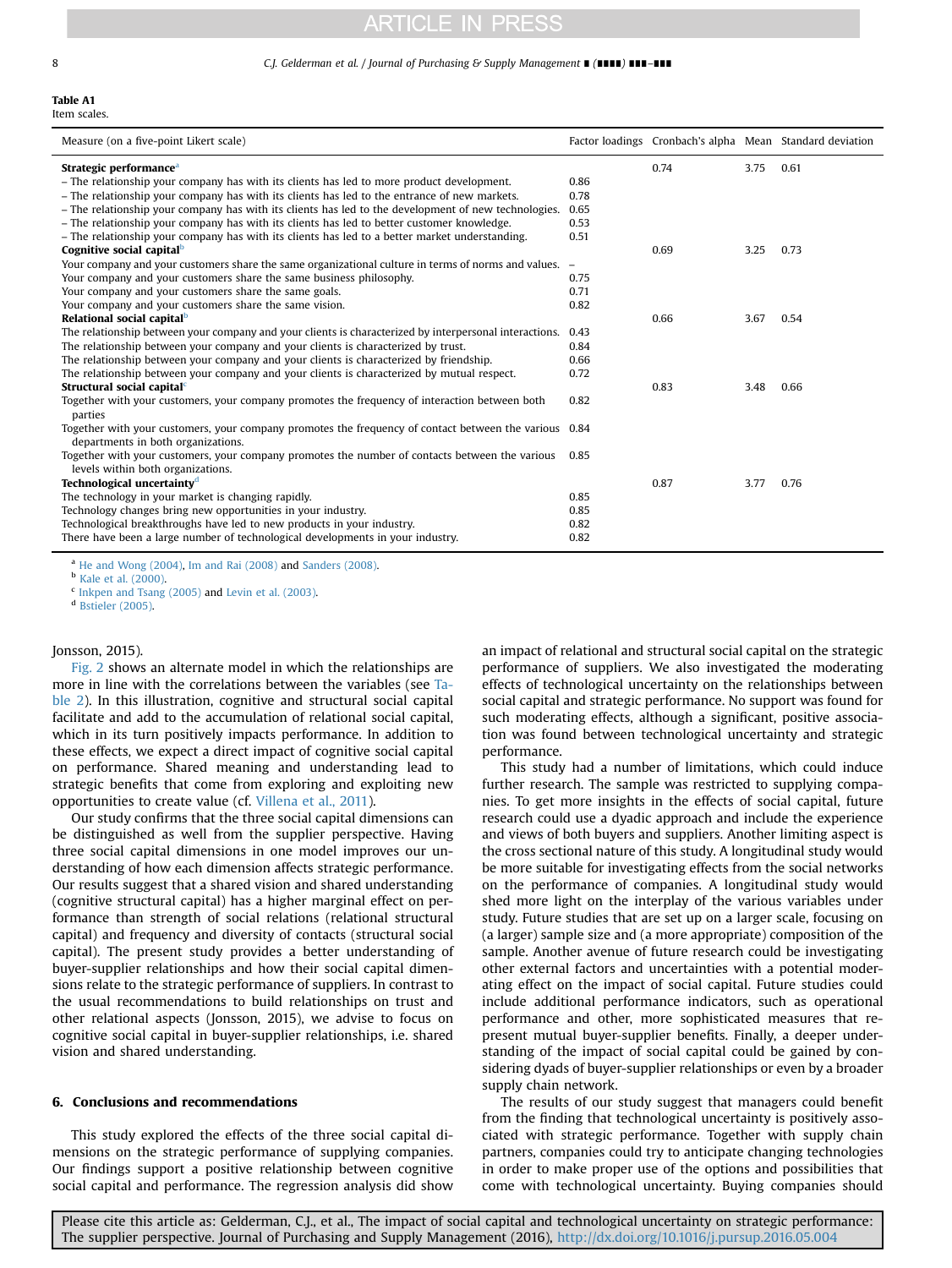<span id="page-8-0"></span>direct their efforts to the cognitive dimension of social capital in order to stimulate strategic performance of suppliers. Aligning norms, values, goals, and visions with partners in the supply chain seems to be the appropriate way for suppliers to benefit from the resources that accrue from the social capital in their networks. These elements of social capital contribute to the understanding of markets and customers as well as to developing products and markets. Professional purchasers should recognize that their company can and should contribute to the continuity and success of suppliers. We advocate a focus on common goals and shared vision with cherished suppliers.

### Appendix

see [Table A1](#page-7-0).

### References

- [Aiken, L.S., West, S.G., 1991. Multiple Regression: Testing and Interpreting Inter](http://refhub.elsevier.com/S1478-4092(16)30024-3/sbref1)[actions. Sage, Newbury Park, CA.](http://refhub.elsevier.com/S1478-4092(16)30024-3/sbref1)
- [Augusto, M., Coelho, F., 2009. Market orientation and new-to-the-world products:](http://refhub.elsevier.com/S1478-4092(16)30024-3/sbref2) [exploring the moderating effects of innovativeness, competitive strength, and](http://refhub.elsevier.com/S1478-4092(16)30024-3/sbref2) [environmental forces. Ind. Mark. Manag. 38 \(1\), 94](http://refhub.elsevier.com/S1478-4092(16)30024-3/sbref2)–108.
- [Baker, W., 1990. Market networks and corporate behavior. Am. J. Sociol. 96 \(3\),](http://refhub.elsevier.com/S1478-4092(16)30024-3/sbref3) [589](http://refhub.elsevier.com/S1478-4092(16)30024-3/sbref3)–[625.](http://refhub.elsevier.com/S1478-4092(16)30024-3/sbref3)
- Bollier, B., 2001. The Cornucopia of the Commons, Yes! magazine, June 30, 2001. Retrieved at 〈<http://www.yesmagazine.org/>〉.
- [Bourdieu, P., 1986. The forms of capital. In: Richardson, J.G. \(Ed.\), Handbook of](http://refhub.elsevier.com/S1478-4092(16)30024-3/sbref4) [Theory and Research for the Sociology of Education. Greenwood Press, New](http://refhub.elsevier.com/S1478-4092(16)30024-3/sbref4) [York, pp. 241](http://refhub.elsevier.com/S1478-4092(16)30024-3/sbref4)–258.
- [Bstieler, L., 2005. The moderating effect of environmental uncertainty on new](http://refhub.elsevier.com/S1478-4092(16)30024-3/sbref5) product development and time effi[ciency. Product. Innov. Manag 22 \(3\),](http://refhub.elsevier.com/S1478-4092(16)30024-3/sbref5) [267](http://refhub.elsevier.com/S1478-4092(16)30024-3/sbref5)–[284.](http://refhub.elsevier.com/S1478-4092(16)30024-3/sbref5)
- Burt, R.S., 2000. The network structure of social capital In: Staw, B.M., Sutton, R.I. (Eds.), Research in Organizational Behavior. Elsevier Science JAI, Amsterdam, London and New York, pp. 345–423.
- [Caniëls, M.C.J., Gelderman, C.J., 2010. The safeguarding effect of governance me](http://refhub.elsevier.com/S1478-4092(16)30024-3/sbref6)chanisms in inter-fi[rm exchange: the decisive role of mutual opportunism. Br. J.](http://refhub.elsevier.com/S1478-4092(16)30024-3/sbref6) [Manag. 21 \(1\), 239](http://refhub.elsevier.com/S1478-4092(16)30024-3/sbref6)–254.
- [Carey, S., Lawson, B., Krause, D.R., 2011. Social capital con](http://refhub.elsevier.com/S1478-4092(16)30024-3/sbref7)figuration, legal bonds and performance in buyer–[supplier relationships. J. Oper. Manag. 29 \(4\), 277](http://refhub.elsevier.com/S1478-4092(16)30024-3/sbref7)–288.
- Claus, T., Spieth, P. 2016. Treat your suppliers right! Aligning strategic innovation orientation in captive supplier relationships with relational and transactional governance mechanisms. R&D Manag. (early view, version recorded on line 9 February 2016).
- [Coleman, J.S., 1990. Foundations of Social Theory. The Bellknap Press Of Harvard](http://refhub.elsevier.com/S1478-4092(16)30024-3/sbref8) [University, Cambridge, MA.](http://refhub.elsevier.com/S1478-4092(16)30024-3/sbref8)
- Cousins, P.D., Handfi[eld, R.B., Lawson, B., 2006. Creating supply chain relational](http://refhub.elsevier.com/S1478-4092(16)30024-3/sbref9) [capital: The impact of formal and informal socialization processes. J. Oper.](http://refhub.elsevier.com/S1478-4092(16)30024-3/sbref9) [Manag. 24 \(6\), 851](http://refhub.elsevier.com/S1478-4092(16)30024-3/sbref9)–863.
- [De Carolis, D.M., Saparito, P., 2006. Social capital, cognition, and entrepreneurial](http://refhub.elsevier.com/S1478-4092(16)30024-3/sbref10) [opportunities: a theoretical framework. Entrep.: Theory Pract. 30 \(1\), 41](http://refhub.elsevier.com/S1478-4092(16)30024-3/sbref10)–56.
- [Dyer, J.H., Nobeoka, K., 2003. Creating and managing a high-performance knowl](http://refhub.elsevier.com/S1478-4092(16)30024-3/sbref11)[edge-sharing network: the Toyota case. Strat. Manag. J. 21 \(3\), 345](http://refhub.elsevier.com/S1478-4092(16)30024-3/sbref11)–367.
- [Eggert, A., Ulaga, W., 2010. Managing customer share in key supplier relationships.](http://refhub.elsevier.com/S1478-4092(16)30024-3/sbref12) [Ind. Mark. Manag. 39, 1346](http://refhub.elsevier.com/S1478-4092(16)30024-3/sbref12)–1355.
- [Field, A., 2012. Discovering Statisics Using IBM SPSS, 3rd edition. Sage Publications](http://refhub.elsevier.com/S1478-4092(16)30024-3/sbref13) [Ltd., London.](http://refhub.elsevier.com/S1478-4092(16)30024-3/sbref13)
- [Granovetter, M.S., 1973. The strength of weak ties. Am. J. Sociol. 78 \(6\), 1360](http://refhub.elsevier.com/S1478-4092(16)30024-3/sbref14)–1380. [Gulati, R., Nohria, N., Zaheer, A., 2000. Strategic networks. Strat. Manag. J. 21 \(3\),](http://refhub.elsevier.com/S1478-4092(16)30024-3/sbref15)
- [203](http://refhub.elsevier.com/S1478-4092(16)30024-3/sbref15)–[215.](http://refhub.elsevier.com/S1478-4092(16)30024-3/sbref15) [He, Z.-L., Wong, P.-K., 2004. Exploration vs. exploitation: an empirical test of the](http://refhub.elsevier.com/S1478-4092(16)30024-3/sbref16)
- [ambidexterity hypothesis. Organ Sci. 15 \(4\), 481](http://refhub.elsevier.com/S1478-4092(16)30024-3/sbref16)–494.
- Horn, P., Scheffl[er, P., Schiele, H., 2014. Internal integration as a pre-condition for](http://refhub.elsevier.com/S1478-4092(16)30024-3/sbref17) [external integration in global sourcing: a social capital perspective. Int. J. Prod.](http://refhub.elsevier.com/S1478-4092(16)30024-3/sbref17) [Econ. 153 \(July\), 54](http://refhub.elsevier.com/S1478-4092(16)30024-3/sbref17)–65.
- [Hughes, M., Perrons, R.K., 2011. Shaping and re-shaping social capital in buyer](http://refhub.elsevier.com/S1478-4092(16)30024-3/sbref18)[supplier relationships. J. Bus. Res. 64 \(2\), 164](http://refhub.elsevier.com/S1478-4092(16)30024-3/sbref18)–171.
- [Hung, S., Chen, P., Chung, C., 2014. Gaining or losing? The social capital perspective](http://refhub.elsevier.com/S1478-4092(16)30024-3/sbref19) on supply chain members' [knowledge sharing of green practices. Technol. Anal.](http://refhub.elsevier.com/S1478-4092(16)30024-3/sbref19) [Strat. Manag. 26 \(2\), 189](http://refhub.elsevier.com/S1478-4092(16)30024-3/sbref19)–206.
- [Im, G., Rai, A., 2008. Knowledge sharing ambidexterity in long-term inter](http://refhub.elsevier.com/S1478-4092(16)30024-3/sbref20)[organizational relationships. Manag. Sci. 54 \(7\), 1281](http://refhub.elsevier.com/S1478-4092(16)30024-3/sbref20)–1296.
- [Inkpen, A.C., Tsang, E.W.K., 2005. Social capital, networks, and knowledge transfer.](http://refhub.elsevier.com/S1478-4092(16)30024-3/sbref21) [Acad. Manag. J. 30 \(1\), 146](http://refhub.elsevier.com/S1478-4092(16)30024-3/sbref21)–165.
- [Jap, S.D., 1999. Pie-expansion efforts: collaboration processes in buyer](http://refhub.elsevier.com/S1478-4092(16)30024-3/sbref22)–supplier [relationships. J. Mark. Res. 36 \(4\), 461](http://refhub.elsevier.com/S1478-4092(16)30024-3/sbref22)–475.
- [Jap, S.D., Anderson, E., 2003. Safeguarding interorganizational performance and](http://refhub.elsevier.com/S1478-4092(16)30024-3/sbref23)
- [continuity under ex post opportunism. Manag. Sci. 49 \(12\), 1684](http://refhub.elsevier.com/S1478-4092(16)30024-3/sbref23)–1701. [Jaworski, B., Kohli, A., 1993. Market orientation: antecedents and consequences. J.](http://refhub.elsevier.com/S1478-4092(16)30024-3/sbref24) [Mark. Res. 57 \(3\), 53](http://refhub.elsevier.com/S1478-4092(16)30024-3/sbref24)–70.
- [Jeong, I., Pae, J.H., Zhou, D., 2006. Antecedents and consequences of the strategic](http://refhub.elsevier.com/S1478-4092(16)30024-3/sbref25) [orientations in new product development: the case of Chinese manufacturers.](http://refhub.elsevier.com/S1478-4092(16)30024-3/sbref25) [Ind. Mark. Manag. 35 \(3\), 348](http://refhub.elsevier.com/S1478-4092(16)30024-3/sbref25)–358.
- [Johnson, N., Elliott, D., Drake, P., 2013. Exploring the role of social capital in facil](http://refhub.elsevier.com/S1478-4092(16)30024-3/sbref26)[itating supply chain resilience. Supply Chain Manag.: Int. J. 18 \(3\), 324](http://refhub.elsevier.com/S1478-4092(16)30024-3/sbref26)–336.
- [Kale, P., Singh, H., 2009. Strategic alliances: what do we know, and where do we go](http://refhub.elsevier.com/S1478-4092(16)30024-3/sbref27) [from here? Acad. Manag. J. 23 \(3\), 45](http://refhub.elsevier.com/S1478-4092(16)30024-3/sbref27)–62.
- [Kale, P., Singh, H., Perlmutter, H., 2000. Learning and protection of proprietary](http://refhub.elsevier.com/S1478-4092(16)30024-3/sbref28) [assets in strategic alliances: building relational capital. Strat. Manag. J. 21 \(2\),](http://refhub.elsevier.com/S1478-4092(16)30024-3/sbref28) [217](http://refhub.elsevier.com/S1478-4092(16)30024-3/sbref28)–[228.](http://refhub.elsevier.com/S1478-4092(16)30024-3/sbref28)
- [Koka, B.R., Prescott, J.E., 2008. Designing alliance networks: the in](http://refhub.elsevier.com/S1478-4092(16)30024-3/sbref29)fluence of net[work position, environmental change and strategy on](http://refhub.elsevier.com/S1478-4092(16)30024-3/sbref29) firm performance. Strat. [Manag. J. 29 \(6\), 639](http://refhub.elsevier.com/S1478-4092(16)30024-3/sbref29)–661.
- Krause, D.R., Handfi[eld, R.B., Tyler, B.B., 2007. The relationships between supplier](http://refhub.elsevier.com/S1478-4092(16)30024-3/sbref30) [development, commitment, social capital accumulation and performance im](http://refhub.elsevier.com/S1478-4092(16)30024-3/sbref30)[provement. J. Oper. Manag. 25, 528](http://refhub.elsevier.com/S1478-4092(16)30024-3/sbref30)–545.
- [Land, S., Engelen, A., Brettel, M., 2012. Top management's social capital and learning](http://refhub.elsevier.com/S1478-4092(16)30024-3/sbref31) [in new product development and its interaction with external uncertainties.](http://refhub.elsevier.com/S1478-4092(16)30024-3/sbref31)
- [Ind. Mark. Manag. 41 \(3\), 521](http://refhub.elsevier.com/S1478-4092(16)30024-3/sbref31)–530. [Lawson, B., Tyler, B.B., Cousins, P.D., 2008. Antecedents and consequences of social](http://refhub.elsevier.com/S1478-4092(16)30024-3/sbref32) [capital on buyer performance improvement. J. Oper. Manag. 26 \(3\), 446](http://refhub.elsevier.com/S1478-4092(16)30024-3/sbref32)–460.
- [Lee, R., Jones, O., 2008. Networks, communication and learning during business](http://refhub.elsevier.com/S1478-4092(16)30024-3/sbref33) [start-up. The creation of cognitive social capital. Int. Small Bus. J. 26 \(5\),](http://refhub.elsevier.com/S1478-4092(16)30024-3/sbref33) [559](http://refhub.elsevier.com/S1478-4092(16)30024-3/sbref33)–[594.](http://refhub.elsevier.com/S1478-4092(16)30024-3/sbref33)
- [Lee, S., 2015. The effects of green supply chain management on the supplier's](http://refhub.elsevier.com/S1478-4092(16)30024-3/sbref34) [performance through social capital accumulation. Supply Chain Manag.: Int. J.](http://refhub.elsevier.com/S1478-4092(16)30024-3/sbref34) [20 \(1\), 42](http://refhub.elsevier.com/S1478-4092(16)30024-3/sbref34)–55.
- [Levin, D.Z., Cross, R., Abrams, L.C., 2003. The strength of weak ties you can trust: the](http://refhub.elsevier.com/S1478-4092(16)30024-3/sbref35) [mediating role of trust in effective knowledge transfer. Acad. Manag. J. 17 \(4\),](http://refhub.elsevier.com/S1478-4092(16)30024-3/sbref35) [64](http://refhub.elsevier.com/S1478-4092(16)30024-3/sbref35)–[77.](http://refhub.elsevier.com/S1478-4092(16)30024-3/sbref35)
- [Liao, J., Welsch, H., 2005. Roles of social capital in venture creation: key dimensions](http://refhub.elsevier.com/S1478-4092(16)30024-3/sbref36) [and research implications. J. Small Bus. Manag. 43 \(4\), 345](http://refhub.elsevier.com/S1478-4092(16)30024-3/sbref36)–362.
- [Lu, L.Y.Y., Chan, C., 2004. The R](http://refhub.elsevier.com/S1478-4092(16)30024-3/sbref37)&[D and marketing cooperation across new product](http://refhub.elsevier.com/S1478-4092(16)30024-3/sbref37) [development stages: an empirical study of Taiwan's IT industry. Ind. Mark.](http://refhub.elsevier.com/S1478-4092(16)30024-3/sbref37) [Manag. 33 \(7\), 593](http://refhub.elsevier.com/S1478-4092(16)30024-3/sbref37)–605.
- [Matthews, R.L., Marzec, P.E., 2012. Social capital, a theory for operations manage](http://refhub.elsevier.com/S1478-4092(16)30024-3/sbref38)[ment: a systematic review of the evidence. Int. J. Prod. Res. 50 \(24\), 7081](http://refhub.elsevier.com/S1478-4092(16)30024-3/sbref38)–7099.
- [Maurer, L., Ebers, M., 2006. Dynamics of social capital and their performance im](http://refhub.elsevier.com/S1478-4092(16)30024-3/sbref39)[plications: lessons from biotechnology startups. Adm. Sci. Q. 51 \(2\), 262](http://refhub.elsevier.com/S1478-4092(16)30024-3/sbref39)–292.
- [McGrath, R., Sparks, W.L., 2005. The importance of building social capital. Qual.](http://refhub.elsevier.com/S1478-4092(16)30024-3/sbref40) [Prog. 38 \(2\), 45](http://refhub.elsevier.com/S1478-4092(16)30024-3/sbref40)-49.
- [Meehan, J., Bryde, D.J., 2014. Procuring sustainably in social housing: the role of](http://refhub.elsevier.com/S1478-4092(16)30024-3/sbref41) [social capital. J. Purch. Supply Manag. 20 \(2\), 74](http://refhub.elsevier.com/S1478-4092(16)30024-3/sbref41)–81.
- [Moran, P., 2005. Structural vs. relational embeddedness: social capital and man](http://refhub.elsevier.com/S1478-4092(16)30024-3/sbref42)[agerial performance. Strat. Manag. J. 26 \(12\), 1129](http://refhub.elsevier.com/S1478-4092(16)30024-3/sbref42)–1151.
- [Nahapiet, J., Ghoshal, S., 1998. Social capital, intellectual capital, and the organi](http://refhub.elsevier.com/S1478-4092(16)30024-3/sbref43)[zational advantage. Acad. Manag. Rev. 23 \(2\), 242](http://refhub.elsevier.com/S1478-4092(16)30024-3/sbref43)–266.
- [Oriani, R., Sobrero, M., 2008. Uncertainty and the market valuation of R](http://refhub.elsevier.com/S1478-4092(16)30024-3/sbref44)&[D within a](http://refhub.elsevier.com/S1478-4092(16)30024-3/sbref44) [real options logic. Strat. Manag. J. 29 \(4\), 343](http://refhub.elsevier.com/S1478-4092(16)30024-3/sbref44)–361.
- [Osborn, R.N., Hagedoorn, J., 1997. The institutionalization and evolutionary dy](http://refhub.elsevier.com/S1478-4092(16)30024-3/sbref45)[namics of interorganizational alliance and networks. Acad. Manag. J. 40 \(2\),](http://refhub.elsevier.com/S1478-4092(16)30024-3/sbref45) [261](http://refhub.elsevier.com/S1478-4092(16)30024-3/sbref45)–[278.](http://refhub.elsevier.com/S1478-4092(16)30024-3/sbref45)
- [Parkhe, A., 1993. Strategic alliance structuring: a game theoretic and transaction](http://refhub.elsevier.com/S1478-4092(16)30024-3/sbref46) cost examination of interfi[rm cooperation. Acad. Manag. J. 36 \(4\), 794](http://refhub.elsevier.com/S1478-4092(16)30024-3/sbref46)–829.
- [Putnam, R.D., 1995. Tuning in, tuning out: The strange disappearance of social ca](http://refhub.elsevier.com/S1478-4092(16)30024-3/sbref47)[pital in America. Political Sci. Politics 28 \(4\), 664](http://refhub.elsevier.com/S1478-4092(16)30024-3/sbref47)–683.
- [Roden, S., Lawson, B., 2014. Developing social capital in buyer-supplier relation](http://refhub.elsevier.com/S1478-4092(16)30024-3/sbref48)[ships: the contingent effect of relationship-speci](http://refhub.elsevier.com/S1478-4092(16)30024-3/sbref48)fic adaptations. Int. J. Prod. [Econ. 151, 89](http://refhub.elsevier.com/S1478-4092(16)30024-3/sbref48)–99.
- [Sanders, R.N., 2008. Pattern of information technology use: the impact on buyer](http://refhub.elsevier.com/S1478-4092(16)30024-3/sbref49) [supplier coordination and performance. J. Oper. Manag 26 \(3\), 349](http://refhub.elsevier.com/S1478-4092(16)30024-3/sbref49)–367.
- [Schiele, J., Calvi, R., Gibbert, J., 2012. Customer attractiveness, supplier satisfaction](http://refhub.elsevier.com/S1478-4092(16)30024-3/sbref50) [and preferred customer status: introduction, de](http://refhub.elsevier.com/S1478-4092(16)30024-3/sbref50)finitions and an overarching [framework. Ind. Mark. Manag. 14 \(8\), 1178](http://refhub.elsevier.com/S1478-4092(16)30024-3/sbref50)–1185.
- [Schiele, H., Ellis, S.C., Eßig, Henke, J.W., Kull, T.J., 2015. Management supplier sa](http://refhub.elsevier.com/S1478-4092(16)30024-3/sbref51)[tisfaction: social capital and resource dependence frameworks. Australas. Mark.](http://refhub.elsevier.com/S1478-4092(16)30024-3/sbref51) [J. 23 \(2\), 132](http://refhub.elsevier.com/S1478-4092(16)30024-3/sbref51)–138.
- [Sen, S., Cowley, J., 2013. The relevance of stakeholder theory and social capital](http://refhub.elsevier.com/S1478-4092(16)30024-3/sbref52) [theory in the context of CSR in SMEs: an Australian perspective. J. Bus. Ethics](http://refhub.elsevier.com/S1478-4092(16)30024-3/sbref52) [118 \(2\), 413](http://refhub.elsevier.com/S1478-4092(16)30024-3/sbref52)–427.
- [Sicotte, H., Bourgault, M., 2008. Dimensions of uncertainty and their moderating](http://refhub.elsevier.com/S1478-4092(16)30024-3/sbref53) [effect on new product development project performance. R&D Manag. 38 \(5\),](http://refhub.elsevier.com/S1478-4092(16)30024-3/sbref53) [468](http://refhub.elsevier.com/S1478-4092(16)30024-3/sbref53)–[479.](http://refhub.elsevier.com/S1478-4092(16)30024-3/sbref53)
- [Song, M., Montoya-Weiss, M.M., 2001. The effect of perceived technological un](http://refhub.elsevier.com/S1478-4092(16)30024-3/sbref54)[certainty on Japanese new product development. Acad. Manag. J. 44 \(1\), 61](http://refhub.elsevier.com/S1478-4092(16)30024-3/sbref54)–80.
- [Stevens, J., 1989. Integrating the supply chain. Int. J. Phys. Distrib. Mater. Manag. 19](http://refhub.elsevier.com/S1478-4092(16)30024-3/sbref55) [\(8\), 3](http://refhub.elsevier.com/S1478-4092(16)30024-3/sbref55)–8.
- Tan, K.C., Kannan, V.R., Handfi[eld, R.B., 1998. Supply chain management: supplier](http://refhub.elsevier.com/S1478-4092(16)30024-3/sbref56) performance and fi[rm performance. Int. J. Purch. Mater. Manag. 34 \(3\), 2](http://refhub.elsevier.com/S1478-4092(16)30024-3/sbref56)–9.
- [Terpend, R., Tyler, B.B., Krause, D.R., Hand](http://refhub.elsevier.com/S1478-4092(16)30024-3/sbref57)field, R.B., 2008. Buyer-supplier re[lationships: derived value over two decades. J. Purch. Supply Manag. 44 \(2\),](http://refhub.elsevier.com/S1478-4092(16)30024-3/sbref57) [28](http://refhub.elsevier.com/S1478-4092(16)30024-3/sbref57)–[55.](http://refhub.elsevier.com/S1478-4092(16)30024-3/sbref57)